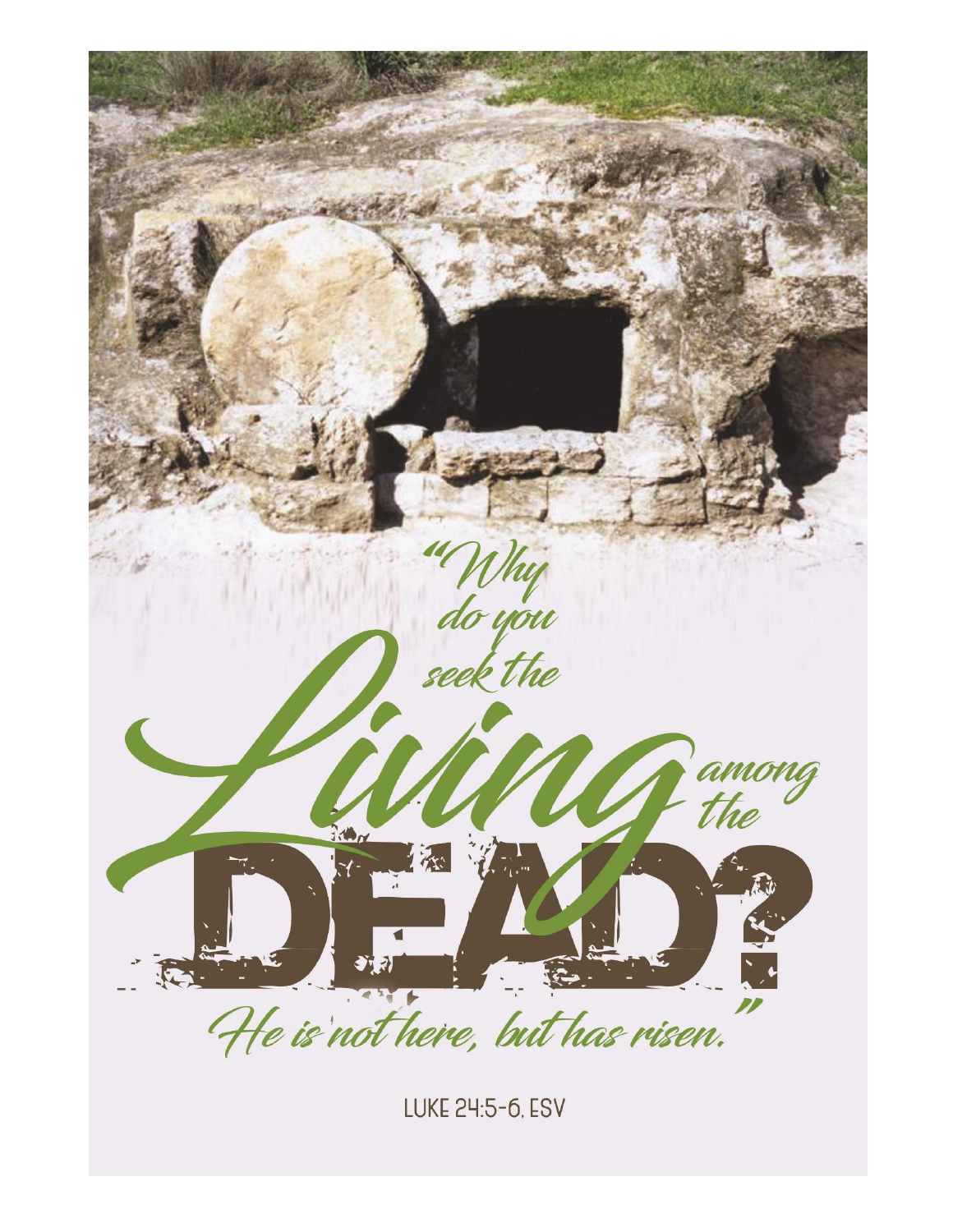# **Tappahannock Memorial UMC Easter Sunday**

**"Amazed … Again"**

**Acts 10:34-43; 1 Corinthians 15:19-26; Psalm 118:14-24; Luke 24:1-12 April 17, 2022**

<>< <<< + <>< + <>< + <>< + <>< + <>< + <<< + <<< + <<< + <<< + <<< + <<< + <<< + <<< + <<< + <<< + <<< + <<< + <<< + <<< + <<< + <<< + <<< + <<< + <<< + <<< + <<< + <<< + <<< + <<< + <<< + <<< + <<< + <<< + <<< + <<< + <<<

### **Prelude** *"Rejoice, the Lord is King"*

## **Welcome & Announcements**

Good Easter Sunday Morning, and greetings to you in the name of our Lord and Savior, Jesus Christ. I welcome you who are here this morning as well as those watching online to this service of worship at Tappahannock Memorial United Methodist Church - the miracle, candy church! For any who are visiting, I extend a welcome to you and invite you to be part of the missions and ministries of this church. Let me review with you the announcements that impact us in the coming days…see the announcement insert.

We are tracking our attendance, so thank you in advance to all who will let us know that you have watched or read our service this morning. Please email our Administrative Assistant at [tappmethodist@gmail.com,](about:blank) with your attendance information.

Come, brothers and sisters, now is the time for worship.

## **\* Opening Hymn** *"Christ Has Risen"* **FWS # 2115**

- **1.** Christ has risen while earth slumbers, Christ has risen where hope died, as he said and as he promised, as we doubted and denied. Let the moon embrace the blessing; let the sun sustain the cheer; let the world confirm the rumor; Christ is risen, God is here!
- **3.** Christ has risen to companion former friends who fear the night, sensing loss and limitation where their faith had once burned bright. They bemoan what is no longer, they expect no hopeful sign till Christ ends their conversation, breaking bread and sharing wine
- **2.** Christ has risen for the people whom he died to love and save; Christ has risen for the women bringing flowers to grace his grave. Christ has risen for disciples huddled in an upstairs room. He whose word inspired creation can't be silenced by the tomb.
- **4.** Christ has risen and forever lives to challenge and to change all whose lives are messed or mangled, all who find religion strange. Christ is risen, Christ is present making us what he has been evidence of transformation in which God is known and seen

"Christ Has Risen." Contributor: John Bell. Text: © 1988, GIA/IONA Community, GIA Publications, Inc.. Permission to reprint, podcast, and / or stream the music in this service obtained from ONE LICENSE with license #A-737731. All rights reserved.

### **\* Call to Worship:**

Christ is risen!

**Christ is risen indeed!**

This is the day the Lord has made.

**Let us rejoice and be glad in it!**

Call to Worship from *The Abingdon Worship Annual 2022,* pg. 106. Copyright © 2021 by Abingdon Press. Used by permission.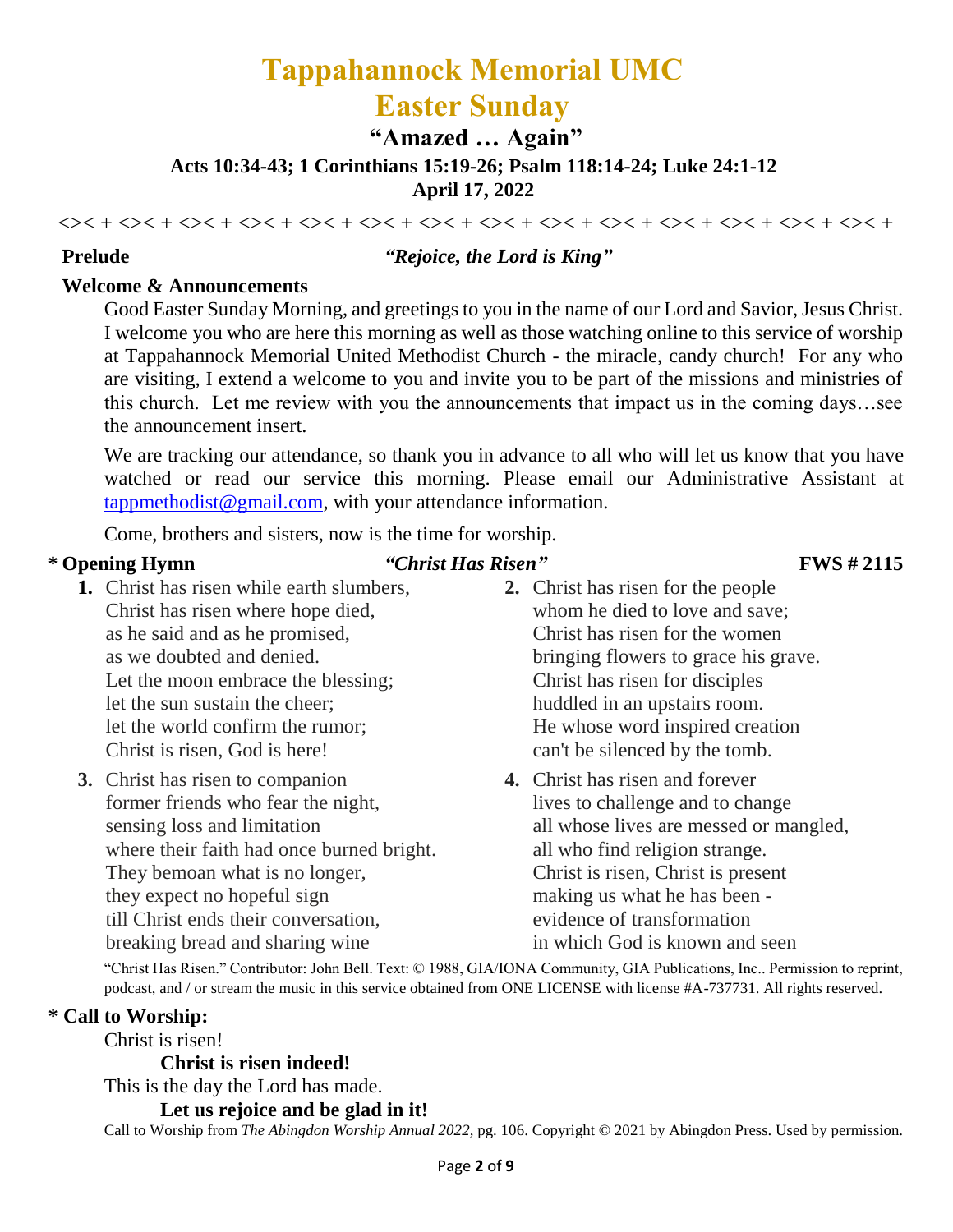## **\* Opening Prayer**

The Lord be with you.

## **And also with you.**

Let us pray.

God of new life and new possibilities, we gather to sing our songs of gladness and to share your steadfast love. Some of us come from the shadows of our lives, as we anticipate the light. Some of us come eager to learn, but are unsure of what it all means. Some of us come in grief, grateful to discover hope. Wherever we have come from, may we all find you, the risen Christ, the one who conquered death and proclaims new life for all. In the name of the risen Christ, we pray. Amen. Opening Prayer from *The Abingdon Worship Annual 2022,* pg. 106. Copyright © 2021 by Abingdon Press. Used by permission.

## **Prayer of Confession**

**Holy one, we are tired and a little terrified. We do not understand the confusing world around us. It is easier to live in the darkness than to walk toward the light. Forgive us.**

**Open our eyes to see your presence among us. Open our hearts to perceive the risen Christ walking toward us. Fill our hearts with amazement, wonder, and hope. In your holy name, we pray. Amen.**

Prayer of Confession from *The Abingdon Worship Annual 2022,* pp. 106-107. Copyright © 2021 by Abingdon Press. Used by permission.

### **The Declaration of Pardon**

Hear the good news:

Christ died for us while we were yet sinners;

That proves God's love toward us.

In the name of Jesus Christ, you are forgiven.

**In the name of Jesus Christ, you are** 

**forgiven! Glory to God. Amen.**

### **Passing of the Peace**

May the peace of Christ be with you.

**And also with you!**

## **Children's Time**

## **Scriptures Acts 10:34-43 pp. 129-130**

*<sup>34</sup>Then Peter began to speak to them: "I truly understand that God shows no partiality, <sup>35</sup>but in every nation anyone who fears him and does what is right is acceptable to him. <sup>36</sup>You know the message he sent to the people of Israel, preaching peace by Jesus Christ—he is Lord of all. <sup>37</sup>That message spread throughout Judea, beginning in Galilee after the baptism that John announced: <sup>38</sup>how God anointed Jesus of Nazareth with the Holy Spirit and with power; how he went about doing good and healing all who were oppressed by the devil, for God was with him. <sup>39</sup>We are witnesses to all that he did both in Judea and in Jerusalem. They put him to death by hanging him on a tree; <sup>40</sup>but God raised him on the third day and allowed him to appear, <sup>41</sup>not to all the people but to us who were chosen by God as witnesses, and who ate and drank with him after he rose from the dead. <sup>42</sup>He commanded us to preach to the people and to testify that he is the one ordained by God as judge of the living and the dead. <sup>43</sup>All the prophets testify about him that everyone who believes in him receives forgiveness of sins through his name."*

## **1 Corinthians 15:19-26 pp. 176-177**

*19If for this life only we have hoped in Christ, we are of all people most to be pitied.*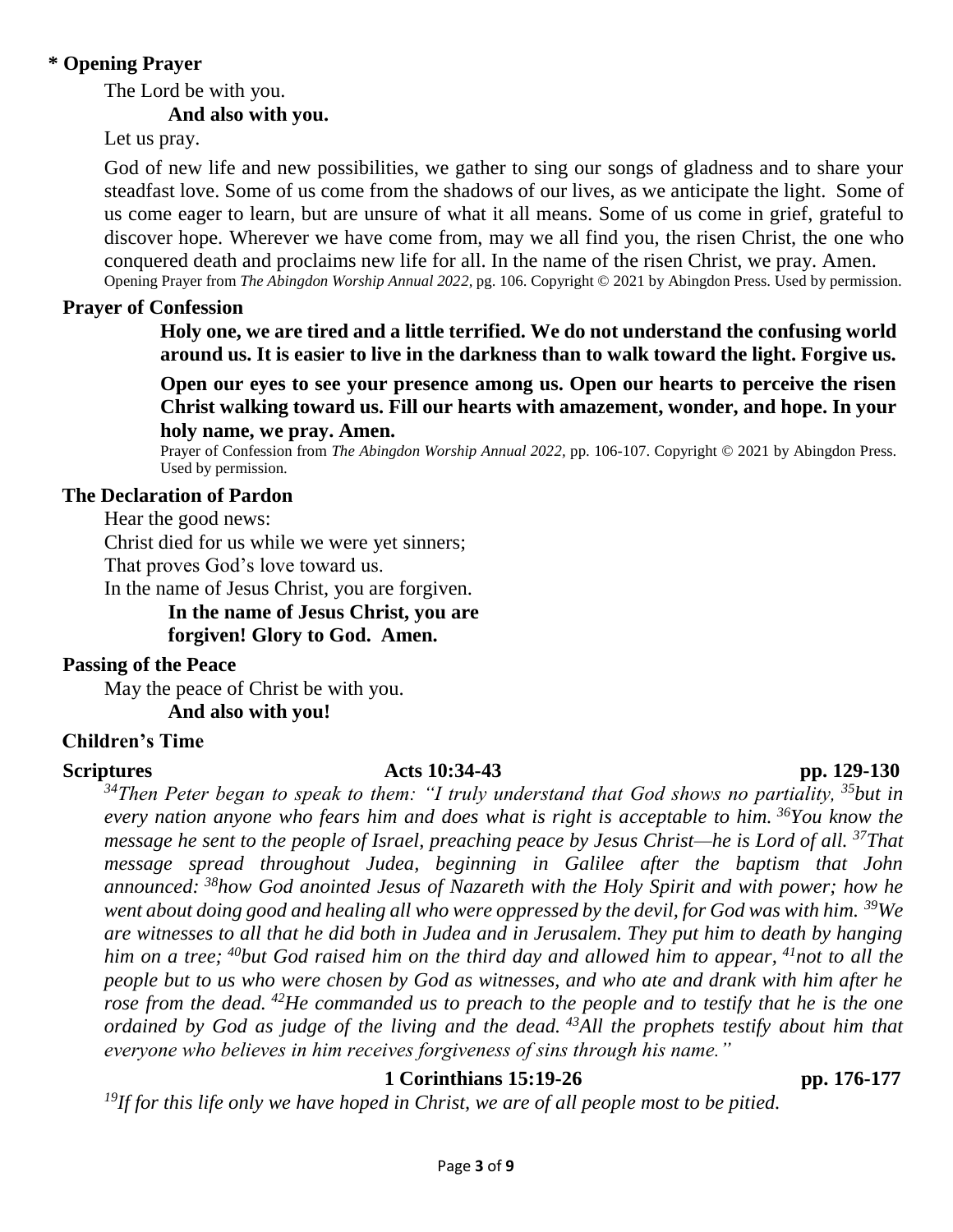*<sup>20</sup>But in fact Christ has been raised from the dead, the first fruits of those who have died. <sup>21</sup>For since death came through a human being, the resurrection of the dead has also come through a human being; <sup>22</sup>for as all die in Adam, so all will be made alive in Christ. <sup>23</sup>But each in his own order: Christ the first fruits, then at his coming those who belong to Christ. <sup>24</sup>Then comes the end, when he hands over the kingdom to God the Father, after he has destroyed every ruler and every authority and power. <sup>25</sup>For he must reign until he has put all his enemies under his feet. <sup>26</sup>The last enemy to be destroyed is death.*

Acts 10:34-43 and 1 Corinthians 15:19-26 from *New Revised Standard Version Bible*, copyright © 1989 National Council of the Churches of Christ in the United States of America. Used by permission. All rights reserved worldwide.

The Word of God for the people of God.

#### **Thanks be to God.**

## **The Anthem "Let the Trumpet Sound" Choir**

**\*** *Unfortunately, due to copyright laws, we will be unable to livestream the choir singing the anthem. However, we invite you to listen to the hymn on YouTube at this link: [Anthem.](https://youtu.be/BfLYiljoiEM)*

### **\* Psalter Psalm 118:14-24 UMH # 839**

<sup>14</sup>The Lord is my strength and my power; the Lord has become my salvation.

## **<sup>15</sup>There are joyous songs of victory**

#### **in the tents of the righteous:**

"The right hand of the Lord does valiantly,

<sup>16</sup>the right hand of the Lord is exalted,

### **the right hand of the Lord does valiantly!"**

 $17I$  shall not die, but I shall live,

and recount the deeds of the Lord.

## **<sup>18</sup>The Lord has chastened me sorely,**

### **but has not given me over to death.**

 $19$ Open to me the gates of righteousness, that I may enter through them and give thanks to the Lord.

### **<sup>20</sup>This is the gate of the Lord; the righteous shall enter through it.**

<sup>21</sup>I thank you that you have answered me and have become my salvation.

## **<sup>22</sup>The stone which the builders rejected**

### **has become the cornerstone.**

 $23$ This is the Lord's doing;

it is marvelous in our eyes.

### **<sup>24</sup>This is the day that the Lord has made; let us rejoice and be glad in it.**

### **\* The Gloria Patri**

*Glory be to the Father and to the Son and to the Holy Ghost; As it was in the beginning, is now, and ever shall be, world without end. Amen. Amen.*

#### **\* Gospel Luke 24:1-12 pg. 90**

*24But on the first day of the week, at early dawn, they came to the tomb, taking the spices that they had prepared. <sup>2</sup>They found the stone rolled away from the tomb, <sup>3</sup>but when they went in, they did*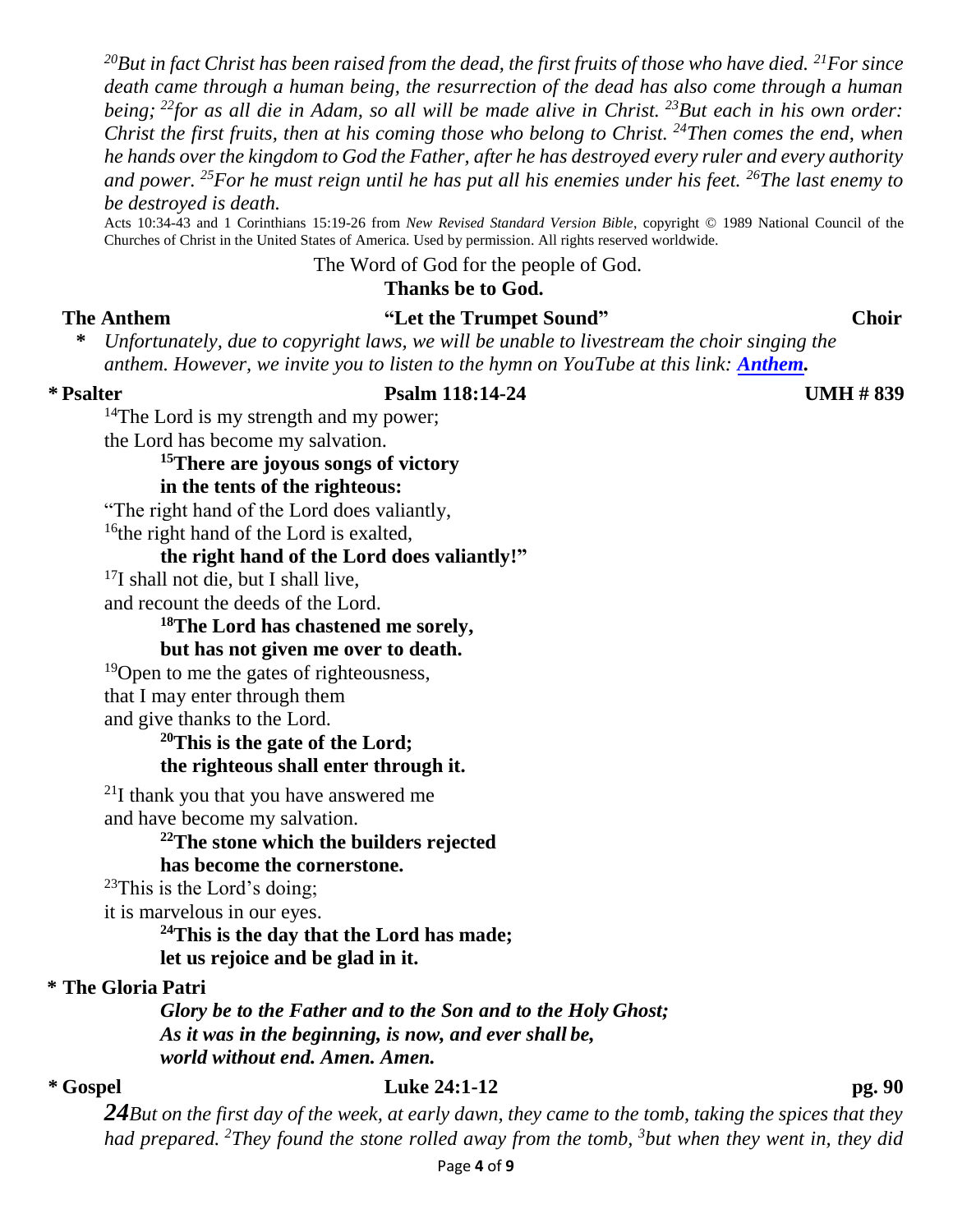*not find the body. <sup>4</sup>While they were perplexed about this, suddenly two men in dazzling clothes stood beside them. <sup>5</sup>The women were terrified and bowed their faces to the ground, but the men said to them, "Why do you look for the living among the dead? He is not here, but has risen. <sup>6</sup>Remember how he told you, while he was still in Galilee, <sup>7</sup> that the Son of Man must be handed over to sinners, and be crucified, and on the third day rise again." <sup>8</sup>Then they remembered his words, <sup>9</sup>and returning from the tomb, they told all this to the eleven and to all the rest. <sup>10</sup>Now it was Mary Magdalene, Joanna, Mary the mother of James, and the other women with them who told this to the apostles. <sup>11</sup>But these words seemed to them an idle tale, and they did not believe them. <sup>12</sup>But Peter got up and ran to the tomb; stooping and looking in, he saw the linen cloths by themselves; then he went home, amazed at what had happened.*

Luke 24:1-12 from *New Revised Standard Version Bible*, copyright © 1989 National Council of the Churches of Christ in the United States of America. Used by permission. All rights reserved worldwide.

## This is the Gospel of the Lord. **Praise to you, Lord Christ. The Sermon** "Amazed ... Again" (Luke text) The Reverend Barbara Jacobs **Special Music** *"Christ the Lord is Risen Today"* Glory Ringers **\* Hymn of Response** *"Up from the Grave He Arose"* **UMH # 322 Refrain:** Up from the grave he arose,

with a mighty triumph o'er his foes; he arose a victor from the dark domain, and he lives forever, with his saints to reign. He arose! He arose! Hallelujah! Christ arose!

- **1.** Low in the grave he lay, Jesus my Savior, waiting the coming day, Jesus my Lord! **{R}**
- **2.** Vainly they watch his bed, Jesus my Savior; vainly they seal the dead, Jesus my Lord! **{R}**
- **3.** Death cannot keep its prey, Jesus my Savior; he tore the bars away, Jesus my Lord! **{R}**

### **\* Affirmation of Faith Nicene Creed UMH # 880**

**We believe in one God, the Father, the Almighty, maker of heaven and earth, of all that is, seen and unseen.**

**We believe in one Lord, Jesus Christ, the only Son of God, eternally begotten of the Father, God from God, Light from Light, true God from true God, begotten, not made, of one Being with the Father; through him all things were made. For us and for our salvation he came down from heaven, was incarnate of the Holy Spirit and the Virgin Mary**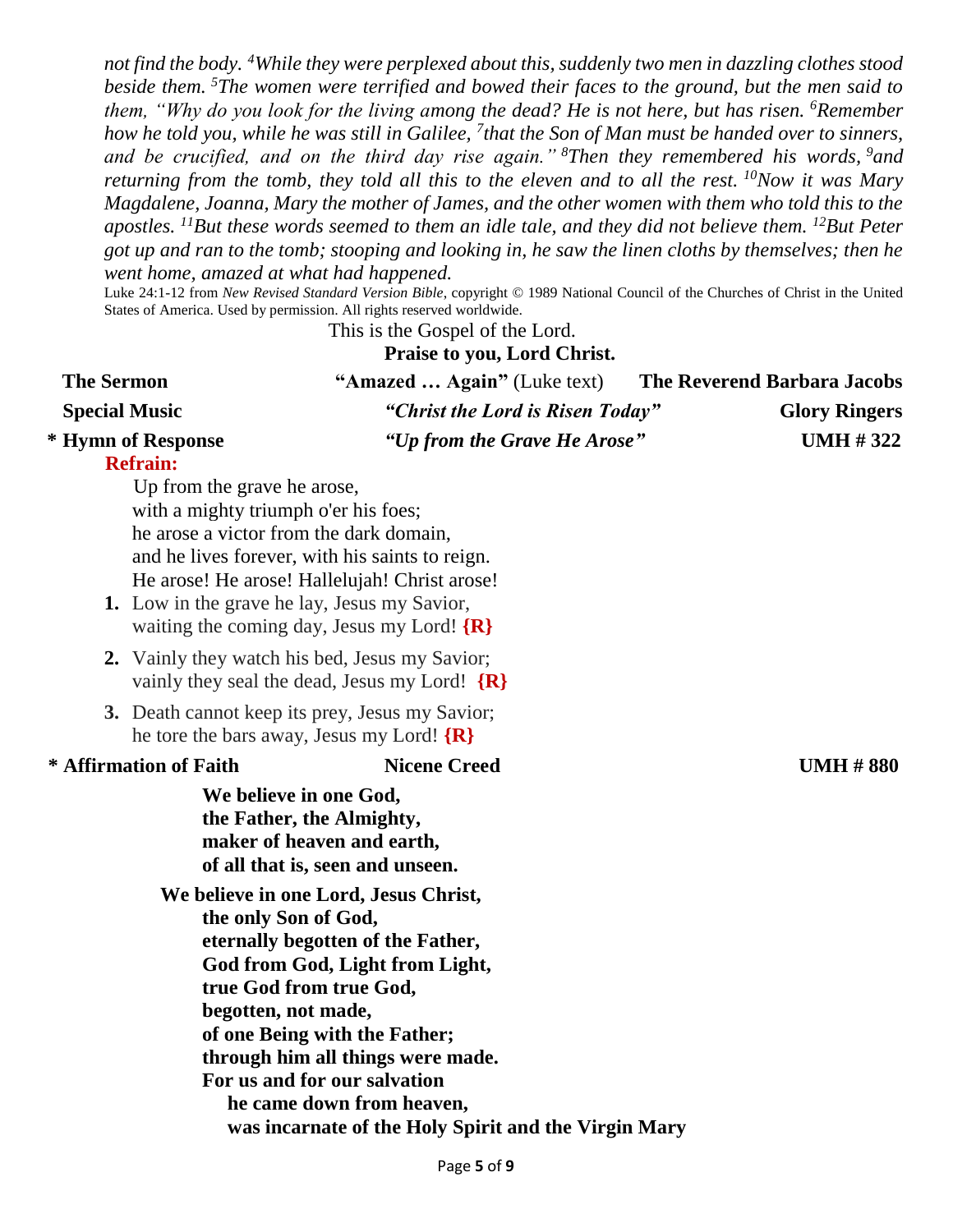**and became truly human. For our sake he was crucified under Pontius Pilate; he suffered death and was buried. On the third day he rose again in accordance with the Scriptures; he ascended into heaven and is seated at the right hand of the Father. He will come again in glory to judge the living and the dead, and his kingdom will have no end. We believe in the Holy Spirit, the Lord, the giver of life, who proceeds from the Father and the Son, who with the Father and the Son is worshiped and glorified, who has spoken through the prophets. We believe in one holy catholic\* and apostolic church. We acknowledge one baptism for the forgiveness of sins. We look for the resurrection of the dead, and the life of the world to come. Amen.**

#### **Sharing of Our Joys & Concerns**

We want to continue to pray for the healing of the nations through this pandemic, and for all those impacted by war – especially the people of Ukraine, natural disasters, and other catastrophic events. Remember those who have been in the hospital for treatments and surgeries, as well as for COVID 19. Remember those who are isolated with no one to interact with. Please continue to pray for: your prayer partners; our homebound folks; those in nursing, rehabilitative, and assisted living facilities; as well as for those on the front lines. Please let us know of other prayer concerns and needs.

### **Pastoral Prayer**

### **The Offering** *Special Offering: Native American Ministries*

Please remember to keep your tithes and offerings current so that the ministries of our church can continue. You may mail them to P. O. Box 326, Tappahannock, VA 22560, use the E-Giving link available on our website [www.tappahannockmethodist.org,](about:blank) or download our mobile app: Vanco Mobile Faith Engagement. Thank you for your continued support!

**The Offertory** *"Jesu Joy of Man's Desiring/Ode to Joy"* 

*Praise God, from whom all blessings flow; praise him, all creatures here below; praise him above, ye heavenly host; praise Father, Son, and Holy Ghost. Amen.*

### **THE GREAT THANKSGIVING**

\* **A Service of Word and Table III UMH # 15-16** The Lord be with you. **And also with you.** Lift up your hearts. **We lift them up to the Lord.** Let us give thanks to the Lord our God. **It is right to give our thanks and praise.**

Page **6** of **9**

## **\* Doxology UMH # 95**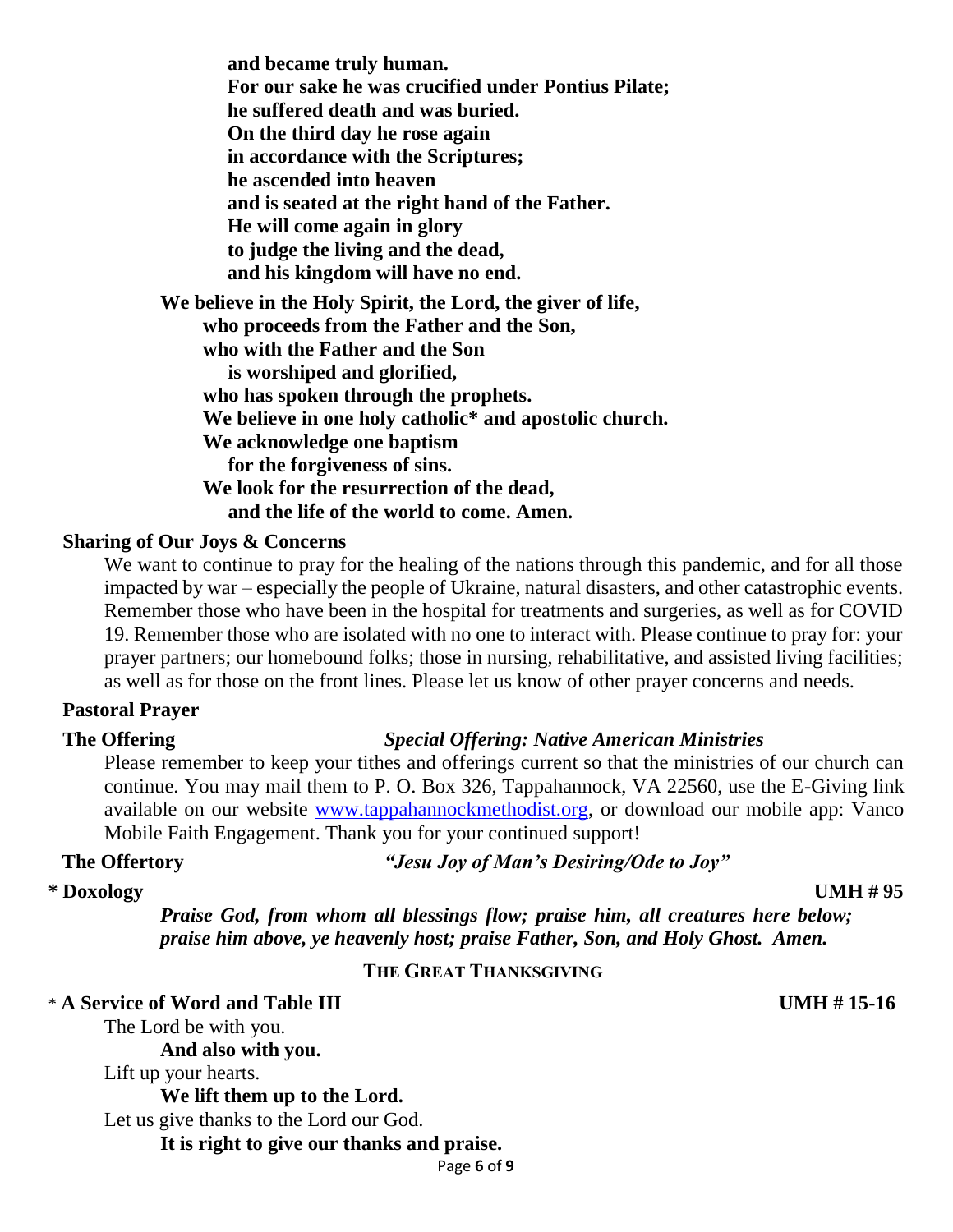It is right, and a good and joyful thing, always and everywhere to give thanks to you, Father Almighty, creator of heaven and earth. You formed us in your image and breathed into us the breath of life. When we turned away, and our love failed, your love remained steadfast. You delivered us from captivity, made covenant to be our sovereign God, brought us to a land flowing with milk and honey, and set before us the way of life.

And so, with your people on earth and all the company of heaven we praise your name and join their unending hymn:

## **Holy, holy, holy Lord, God of power and might. Heaven and earth are full of your glory. Hosanna in the highest. Blessed is the one who comes in the name of the Lord. Hosanna in the highest.**

Holy are you, and blessed is your Son Jesus Christ. By the baptism of his suffering, death, and resurrection you gave birth to your Church, delivered us from slavery to sin and death, and made with us a new covenant by water and the Spirit. By your great mercy we have been born anew to a living hope through the resurrection of your Son from the dead and to an inheritance that is imperishable, undefiled, and unfading. Once we were no people, but now we are your people, declaring your wonderful deeds in Christ, who called us out of darkness into his marvelous light. When the Lord Jesus ascended, he promised to be with us always, in the power of your Word and Holy Spirit.

On the night in which he gave himself up for us, he took bread, gave thanks to you, broke the bread, gave it to his disciples, and said: "Take, eat; this is my body which is given for you. Do this in remembrance of me."

When the supper was over, he took the cup, gave thanks to you, gave it to his disciples, and said: "Drink from this, all of you; this is my blood of the new covenant, poured out for you and for many for the forgiveness of sins. Do this, as often as you drink it, in remembrance of me."

On the day you raised him from the dead he was recognized by his disciples in the breaking of the bread, and in the power of your Holy Spirit your Church has continued in the breaking of the bread and the sharing of the cup.

And so, in remembrance of these your mighty acts in Jesus Christ, we offer ourselves in praise and thanksgiving as a holy and living sacrifice, in union with Christ's offering for us, as we proclaim the mystery of faith.

## **Christ has died; Christ is risen; Christ will come again.**

Pour out your Holy Spirit on us gathered here, and on these gifts of bread and wine. Make them be for us the body and blood of Christ, that we may be for the world the body of Christ, redeemed by his blood.

By your Spirit make us one with Christ, one with each other, and one in ministry to all the world, until Christ comes in final victory, and we feast at his heavenly banquet.

Through your Son Jesus Christ, with the Holy Spirit in your holy Church, all honor and glory is yours, almighty Father, now and for ever.

## **AMEN.**

And now with the confidence of children of God, let us pray as Jesus taught us:

## **The Lord's Prayer**

**Our father, who art in heaven, hallowed be thy name.**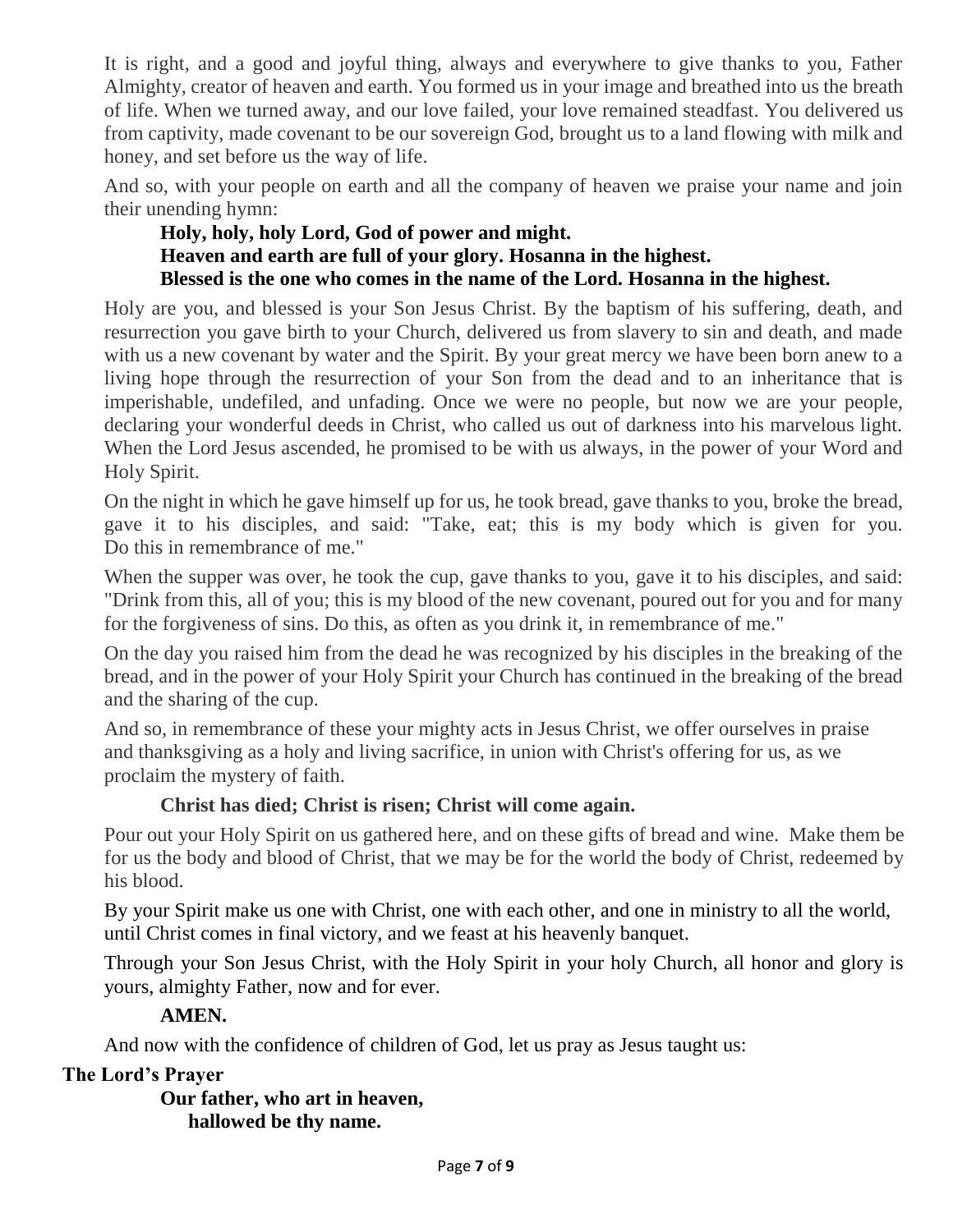**Thy kingdom come, thy will be done on earth as it is in heaven. Give us this day our daily bread. And forgive us our trespasses, as we forgive those who trespass against us. And lead us not into temptation, but deliver us from evil. For thine is the kingdom, and the power, and the glory, forever. Amen.**

## **The Breaking of the Bread and Offering of the Cup and Sharing in the Feast**

I invite all of you here in the sanctuary and those of you at home to take and receive now.

The Body of Christ broken for you. **Amen.**

The Blood of Christ shed for you. **Amen.**

"The Great Thanksgiving for Easter Day or Season" Copyright © 1972 The Methodist Publishing House; Copyright © 1980, 1981, 1985 UMPH; © 1986 by Abingdon Press; Copyright © 1987, 1989, 1992 UMPH.

### **Communion Music** *"Jesus Paid It All"*

## **Prayer of Thanksgiving**

Life-giving God, we thank you that you were willing to dwell among us, to be born one of us, to live our life and die our death. We praise you that the limits of our mortal life do not limit you, O God, that you are able to bring life out of death and newness out of human destruction. We thank you for feeding us with this bread and cup, by which your disciples recognized you on the day of your resurrection, and for claiming us as children and heirs of your eternal Kingdom. And now give us the strength and grace to do the work you have given us to do, to love and serve you with gladness and singleness of heart, in the name of our risen Lord, Amen. **<https://plagalcadence.wordpress.com/2017/04/21/prayer-after-communion-eastertide>**

## **\* Closing Hymn "***Thine Be the Glory"* **UMH # 308**

# **Refrain:** Accompanied by the Glory Ringers

Thine be the glory, risen, conquering Son; endless is the victory thou o'er death hast won.

- **1.** Thine be the glory, risen, conquering Son; endless is the victory thou o'er death hast won. Angels in bright raiment rolled the stone away, kept the folded grave clothes where thy body lay. **{R}**
- **2.** Lo! Jesus meets thee, risen from the tomb; lovingly he greets thee, scatters fear and gloom. Let the church with gladness hymns of triumph sing, for our Lord now liveth; death hath lost its sting. **{R}**
- **3.** No more we doubt thee, glorious Prince of life! Life is naught without thee; aid us in our strife. Make us more than conquerors, through thy deathless love; bring us safe through Jordan to thy home above. **{R}**

## \* **Benediction**

\* **Postlude** *"Crown Him with Many Crowns"*

*Thank you for joining us in worship!* 

Page **8** of **9**